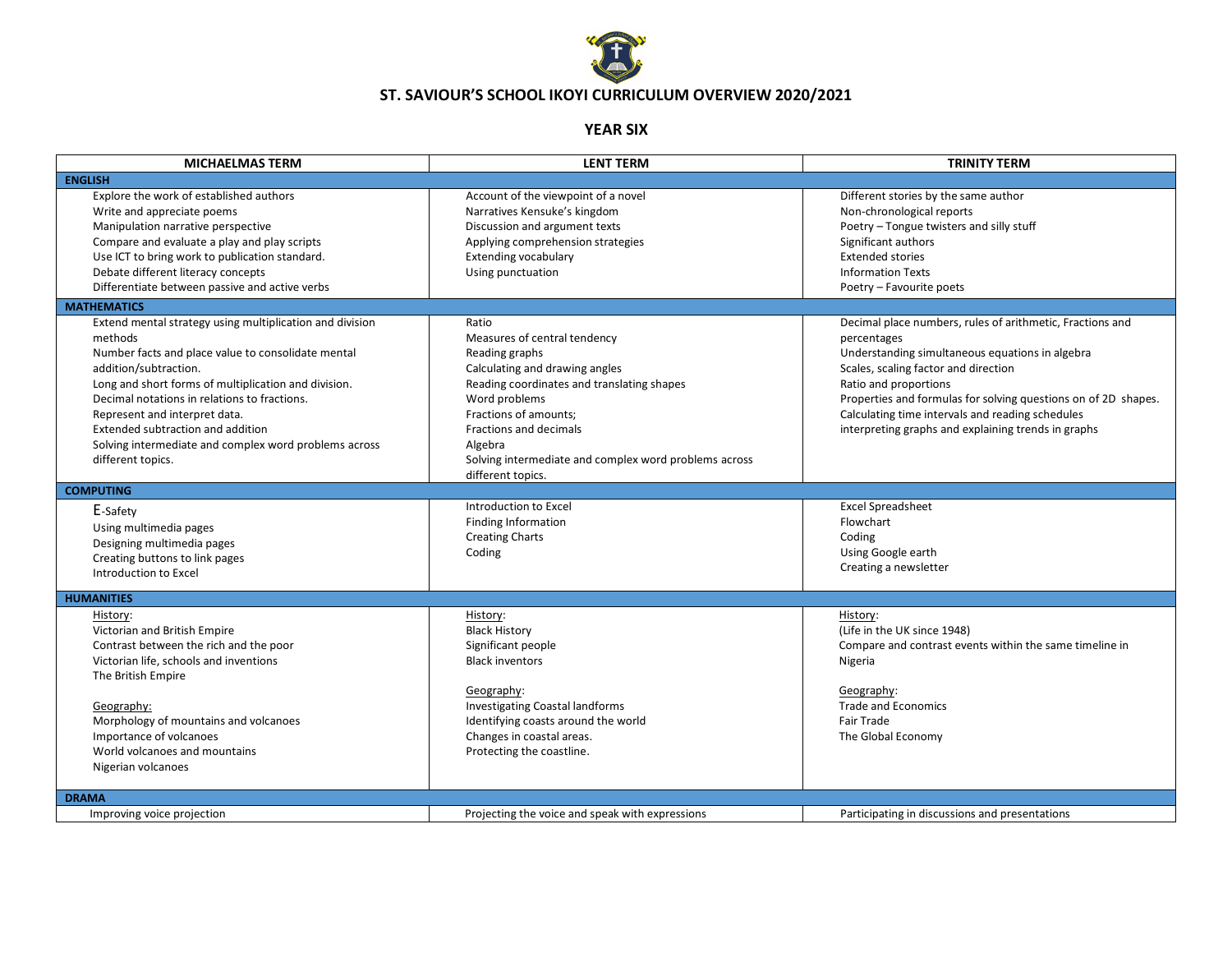| Modulation and characterisation<br>Developing simple plays (improvisation) | Improve confidence and public speaking techniques<br>Encourage team work | Speaking audibly and fluently<br>Continuous improvement of confidence in public speaking and |
|----------------------------------------------------------------------------|--------------------------------------------------------------------------|----------------------------------------------------------------------------------------------|
| Stage etiquette                                                            | Improvisation and improving spontaneity                                  | Performing the KS2 Production                                                                |
| Performing the Nigerian theme                                              | Stimulating the imagination to explore situations                        | Improving confidence in assuming characters                                                  |
|                                                                            |                                                                          |                                                                                              |
| <b>MUSIC</b>                                                               |                                                                          |                                                                                              |
| Accidentals                                                                | <b>Musical Terms and Signs</b>                                           | Listen with concentration and understanding to high-quality live                             |
| Construction of major scales                                               | <b>Construction of Major scales</b>                                      | and recorded music.                                                                          |
| Triads                                                                     | Triads                                                                   | Perform in solo and ensemble contexts,                                                       |
| Musical symbols and terms                                                  | Musical piece analysis                                                   | using their voices                                                                           |
| Musical piece analysis                                                     | <b>ABRSM</b> past questions                                              | listen with attention to detail and recall sounds with increasing                            |
|                                                                            |                                                                          | aural memory                                                                                 |
|                                                                            |                                                                          | <b>Production Songs</b>                                                                      |
| <b>FRENCH</b>                                                              |                                                                          |                                                                                              |
| "I'm making progress"                                                      | "I am ready for the middle school"                                       | "I am ready for the middle school"                                                           |
| . Revision orally, speaking, listening and writing: to say hello and       | • To ask and say what I can, have and want to do                         | • Preparation for DELF orally, writing, listening and speaking                               |
| goodbye, to ask and give news, to introduce themselves and others          | • Conjugation of the verbs to have to, to want and to can                | • To make a recipe                                                                           |
| (name, age, class in, nationality, taste, languages spoken, address,       | • To describe a house and a room                                         |                                                                                              |
| introduce family (profession, age, nationality), likes and dislikes of     | • To localize an object and furniture                                    |                                                                                              |
| school subjects /animals/ sports/color/taste/clothes/day/month/            |                                                                          |                                                                                              |
| birthday, date)                                                            |                                                                          |                                                                                              |
| • To describe someone physically and flaws and qualities                   |                                                                          |                                                                                              |
| • The conjugation of to be and to have, the er verbs                       |                                                                          |                                                                                              |
|                                                                            |                                                                          |                                                                                              |
| . To know the useful sentences to communicate in French inside the         |                                                                          |                                                                                              |
| class                                                                      |                                                                          |                                                                                              |
| <b>PSCHE</b>                                                               |                                                                          |                                                                                              |
| It's our world devising a class charter Understanding democracy            | Money matters                                                            | PEOPLE AROUND US                                                                             |
| Environmental awareness and responsibility Climate change 1                | Earning money                                                            | Special people                                                                               |
| and 2 Say no! Drugs Ed: risk taking dealing with peer pressure             | Value of money                                                           | People who help us                                                                           |
| Drugs Ed: legal and illegal drugs.                                         | Lending and borrowing money                                              | Feeling lonely                                                                               |
| Drugs Ed: say no to smoking                                                | Achieving goals Who likes chocolate?                                     | Different kinds of family                                                                    |
|                                                                            | Rich and poor nations                                                    | <b>GROWING UP</b>                                                                            |
|                                                                            | Trade across the world                                                   | Differences: boys and girls                                                                  |
|                                                                            | Global footprints                                                        | Differences: male and female                                                                 |
|                                                                            |                                                                          | Naming the body part                                                                         |
|                                                                            |                                                                          | Being unique                                                                                 |
| <b>LIBRARY</b>                                                             |                                                                          |                                                                                              |
| Orientation                                                                | Atlas                                                                    | Basic research methodology                                                                   |
| Library citizenship                                                        | Almanac                                                                  | Introduction to research                                                                     |
| Use electronic catalogue (junior Librarian)                                | Using reference materials                                                | Basic research questions                                                                     |
| <b>Periodical Indexes</b>                                                  | Research projects                                                        | Reporting a research finding                                                                 |
| Print and electronic resources                                             | Familiarity with new books (reading)                                     | Application of research methods on different information                                     |
| Developing research questions                                              | Developing research questions                                            | sources such as books,                                                                       |
| Website evaluation                                                         | Website evaluation                                                       | Encyclopedia, magazines and audio visuals                                                    |
| Genre (historical fiction)                                                 | Selection and evaluation of relevant information                         | Works consulted format                                                                       |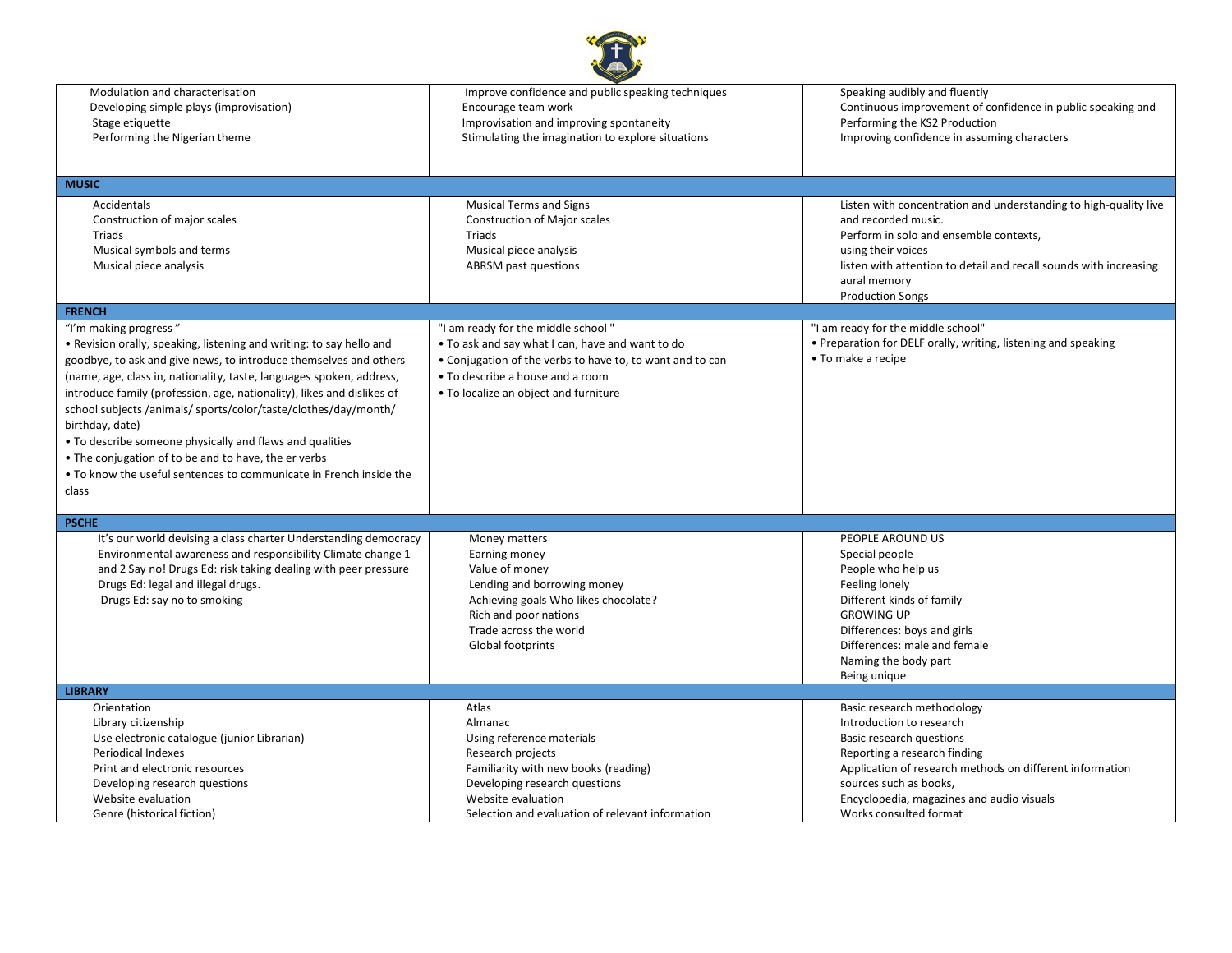

| Cataloguing skills.<br>Familiarizing children with newly acquired books (reading)<br><b>SCIENCE</b><br>Classification<br>Animal classification<br>Plant classification<br>Habitat (Adaptation)<br>Micro organisms<br><b>Light and light sources</b><br>Sources of light<br>Properties of light<br>How light travels                                                                                                                                                                                             | Note taking in support of regular classroom instruction)<br>Graphic organisers (inspiration)<br>Copyright and plagiarism<br>Systems<br>-Healthy living (teeth and eating)<br>-Digestive system<br>-Circulatory system<br>We are evolving<br>The same but different<br>(similarities and differences between people)<br>-Evolve or die (adaptation)<br>-Bury the evidence(fossils) | Oral/written and visual process and presentation of research<br>Literature appreciation/response<br>Authors-Author's purpose in writing<br>Newbery Award, Genre (realistic fiction)<br>Electricity<br>-Sources of electricity<br>-Circuits<br>-How circuits work<br>-Design and build a circuit<br>Revision<br><b>Dinosaurs</b><br>-What are dinosaurs<br>Making accurate measurements                                           |
|-----------------------------------------------------------------------------------------------------------------------------------------------------------------------------------------------------------------------------------------------------------------------------------------------------------------------------------------------------------------------------------------------------------------------------------------------------------------------------------------------------------------|-----------------------------------------------------------------------------------------------------------------------------------------------------------------------------------------------------------------------------------------------------------------------------------------------------------------------------------------------------------------------------------|----------------------------------------------------------------------------------------------------------------------------------------------------------------------------------------------------------------------------------------------------------------------------------------------------------------------------------------------------------------------------------------------------------------------------------|
| -Shadows                                                                                                                                                                                                                                                                                                                                                                                                                                                                                                        |                                                                                                                                                                                                                                                                                                                                                                                   |                                                                                                                                                                                                                                                                                                                                                                                                                                  |
| PE.<br><b>GYMNASTIC ACTIVITIES</b><br>Developing shapes and balances<br>Flight<br>Developing flight<br>Apparatus work<br>Sequence development<br>STRIKING AND FIELDING GAME<br>Catching skill<br><b>Bowling</b><br><b>Batting</b><br>Fielding<br>Cricket game                                                                                                                                                                                                                                                   | <b>ATHLETICS ACTIVITIES</b><br><b>Running styles</b><br>Throwing accurately<br>Discus throw<br>Long jump<br>High jump<br>STRIKING AND FIELDING GAME<br>Catching skills<br><b>Bowling</b><br><b>Batting</b><br>Fielding skills<br>Playing Cricket game                                                                                                                             | <b>GYMNASTIC ACTIVITIES</b><br>Flight developing flight further<br>Apparatus work<br>Sequence development<br><b>INVASION GAMES</b><br>Football skills<br>Passing and receiving<br>Passing and shooting<br><b>Attacking skills</b><br>Football game                                                                                                                                                                               |
| <b>ART</b><br>Research on why silhouette art became popular in the Victorian<br>period. Silhouette self-portraits. Perspective: one point and two<br>points. Self-portraits (Victorian Portraits). A study of William<br>Morris art. Victorian Houses. Mosaic Art.<br>About colours (warm, cool, analogous, tertiary, and<br>complementary). Colours and Values. About different materials<br>and techniques to represent a Volcano. Investigating and making<br>3D volcanoes. Landscape Paintings<br><b>RE</b> | Research on old towns in England<br>Exploring and developing ideas. Observing and recording.<br>Evaluating own work. Abstract art<br>A study of Andy Warhol Pop Art. Court in Clay. Product design                                                                                                                                                                                | Investigating patterns. Collaborative portrait poster. African Art.<br>A study of Lois Mailou Jones. Masks. How artists can influence<br>the way we look at the world. About the work of an important<br>artist who made a difference in the black history. Self-portraits.<br>How artist have shown light and dark in their paintings. How to<br>show light and dark in drawings. Value Scale. Notan paper<br>design. Symmetry. |
| WHAT DOES IT MEAN TO BELONG TO A RELIGION? CHRISTIANITY<br>Belonging to a group<br>Infant Baptism/ dedication<br><b>Adult Baptism</b><br>Confirmation<br>Communion                                                                                                                                                                                                                                                                                                                                              | WHAT DOES IT MEAN TO BELONG TO A RELIGION? ISLAM<br>What is Islam?<br>99 beautiful names of Allah<br>The five pillars of Islam<br>The Quran<br>The five daily Salah                                                                                                                                                                                                               | WHAT DOES IT MEAN TO BELONG TO A RELIGION? SIKHISM<br>The origin of Sikhism<br>The Gurus<br>Sikhs symbols<br>The Gurdwara<br>Sikhs festival                                                                                                                                                                                                                                                                                      |